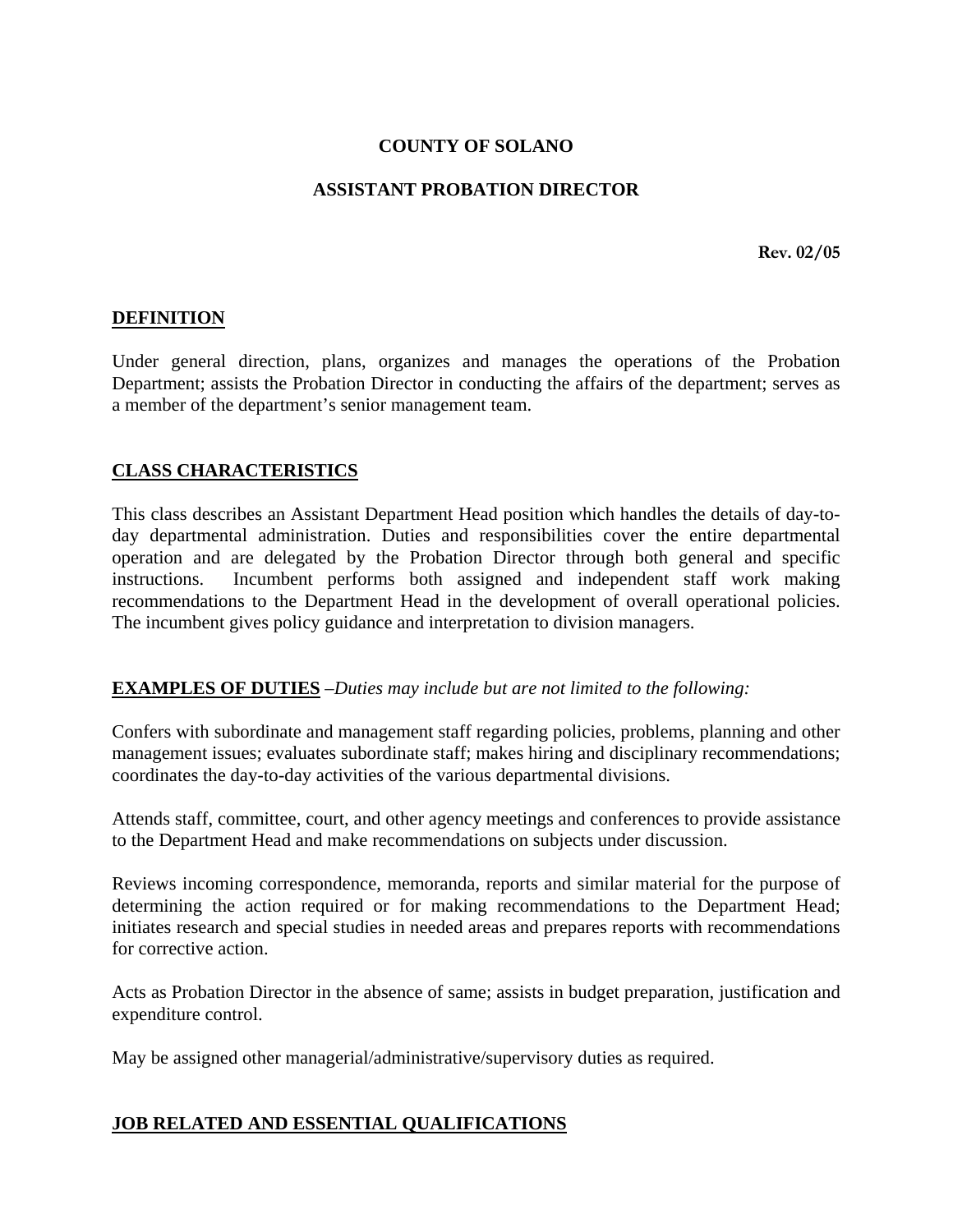## **Knowledge of:**

Thorough knowledge of the Criminal Justice system and the laws governing the same; principles and practices of management and administration of a County Probation Department; budget preparation and administration, public personnel administration; effective supervisor practices.

Working knowledge of the sources of information related to the resources available to assist in proper, progressive management of a County Probation Department.

# **Ability to:**

Ability to plan, organize and direct the work of others; establish and communicate goals and objectives and guide staff toward accomplishment of same; write clear and concise reports, directives and correspondence; develop comprehensive and operational plans from general instructions; communicate effectively with judges, attorneys and elected officials and members of the general public; establish and maintain effective working relationships with other County staff and Probation Department management staff; plan and prepare the departmental budget; monitor and audit departmental productivity by analyzing caseload statistics.

# **EXPERIENCE AND EDUCATION/TRAINING**

## **Experience:**

Three (3) years of experience no lower than Probation Services Manager or equivalent.

## **Education/Training:**

Bachelor's degree is required from an accredited college or university, preferably in Social Sciences, Management or related field.

## **SPECIAL REQUIREMENTS**

Possession of a Class C California driver's license may be required.

## **SUPPLEMENTAL INFORMATION**

Incumbents must complete annual training in accordance with Title 15, Division 1 of the California Administrative Code.

Independent travel may be required.